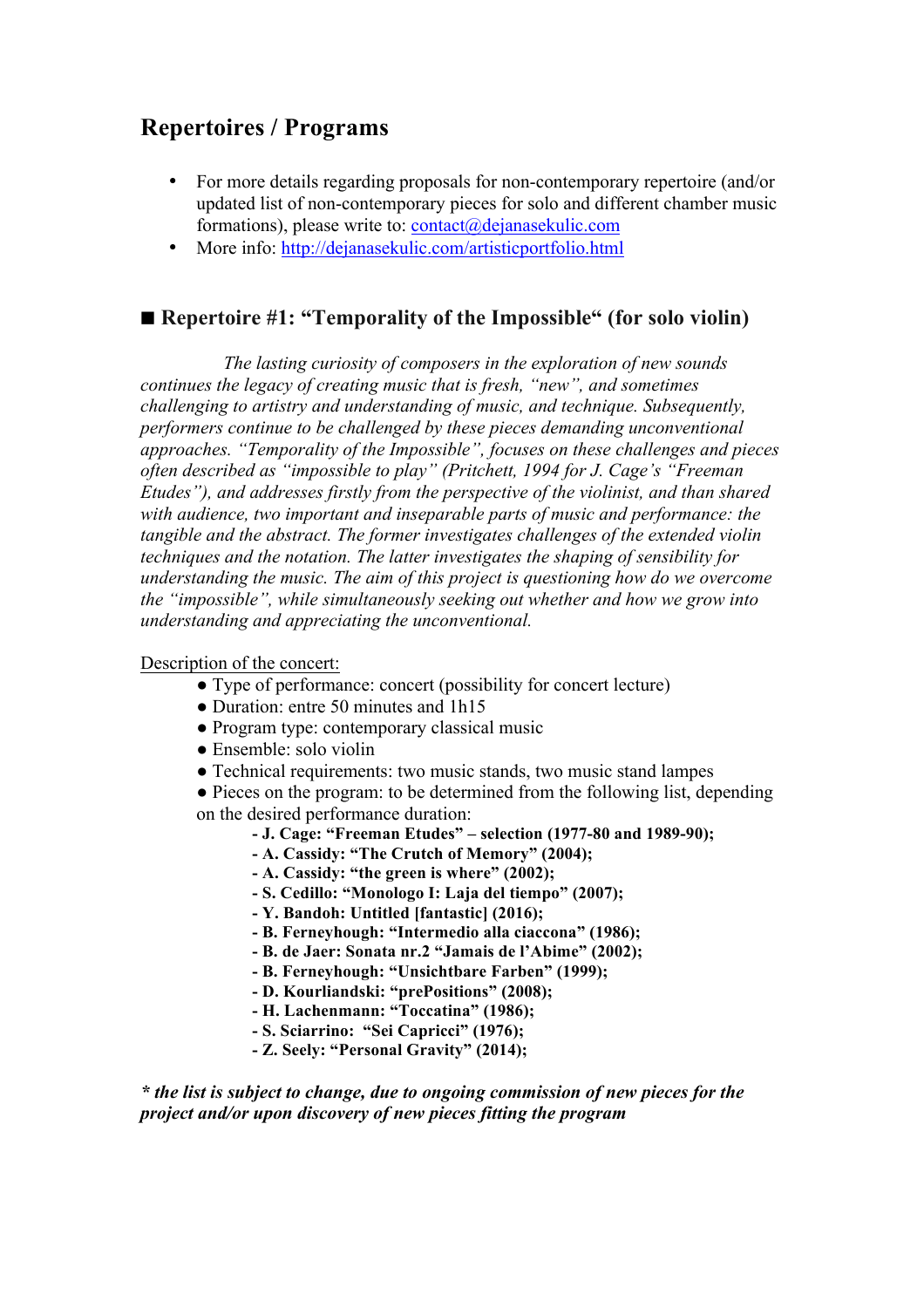## ◼**Repertoire #2: "Sound Stories" (for violin and piano)**

*"Sound Stories" is a concept in which the sounds (sometimes quite different, unconventional and those that are challenging the perception of "what is beautiful sound") found in the contemporary music pieces are associated with descriptive words that can lead the audible experience of understanding and following the story of the piece. "Sound Stories" is going to emphasis on gestures used for producing the sound, gestures that produce timbres that we are not used to hearing from these instruments. And yet, none of these gestures and techniques used just for the sakes of "new" or "different" but rather masterfully crafted into art of composition and in the service of substantial content that creates aural world of power, sensitivity and beauty. Music that dazzles with both extremes: luminance and darkness.*

#### Description of the concert:

- Type de performance: concert
- Duration: each program listed below approximately 60 minutes
- Program type: contemporary classical
- Ensemble: violin et piano
- Artistes: Dejana Sekulic (violin) and Nao Momitani (piano)
- Technical requirements: grand piano, piano chair, two music stands, two music stand lamps

● 4 program possibilities:

#### **\*Repertoire #2. Program#1: "Sound Stories:** *The Sound of Color"*

- *- Ryo Dainobu: Meditation on the japanese folksong, for violin and piano*
- *- Ryo Dainobu: "…des ombres", for violin and piano*
- *- Jean-Pierre Deleuze: Espace onirique II, for solo piano*
- *- Claude Ledoux: Japanese Email To: Dai Fujikura, for solo piano*
- *- Olivier Messiaen: La fin du temps - VIII Louange à l'Immortalité de*

*Jésus, for violin and piano*

- *- Salvatore Sciarrino: Sei Capricci, for solo violin*
- *- Fuminori Tanada: Echoing Forest II, for violin and piano*

#### **\*Repertoire #2. Program#2: "Sound Stories:** *Gesture and timbre"*

- *- Viktor Kissine : Caprice, for violin and piano*
- *- Claude Ledoux: Ajma ou le plaisir du geste, for solo violin*
- *- Claude Ledoux: Courbes d'etoiles I, for solo piano*
- *- Helmuth Lachnenmann: Toccatina, for solo violin*
- *- John Cage: 6 Melodies "extraits", for violin and piano*
- *- Georges Crumb: Four Nocturnes (Night Music II), for violin and piano*
- *- Sofia Gubaidulina: Der Seiltänzer, for violin and piano*

#### **\*Répertoire #2. Programme#3: "Sound Stories:** *The act of the movement"*

- *- Claude Ledoux: Kyoko's dance, for violin and piano*
- *- Jacqueline Fontyn: Balace, for violin and piano*
- *- Krzysztof Penderecki: 3 Miniatures, for violin and piano*
- *- Claude Ledoux: Ajma ou le plaisir du geste, for solo violin*
- *- Sofia Gubaidulina: Der Seiltänzer, for violin and piano*

#### **\*Répertoire #2. Programme#4: "Sound Stories:** *The Sound of Belgium"*

- *- Benoît Mernier: Esquisse IIa, for violin and piano*
- *- Victor Kissine: Caprice, for violin and piano*
- *- Jacqueline Fontyn: Koba et Balance, for violin and piano*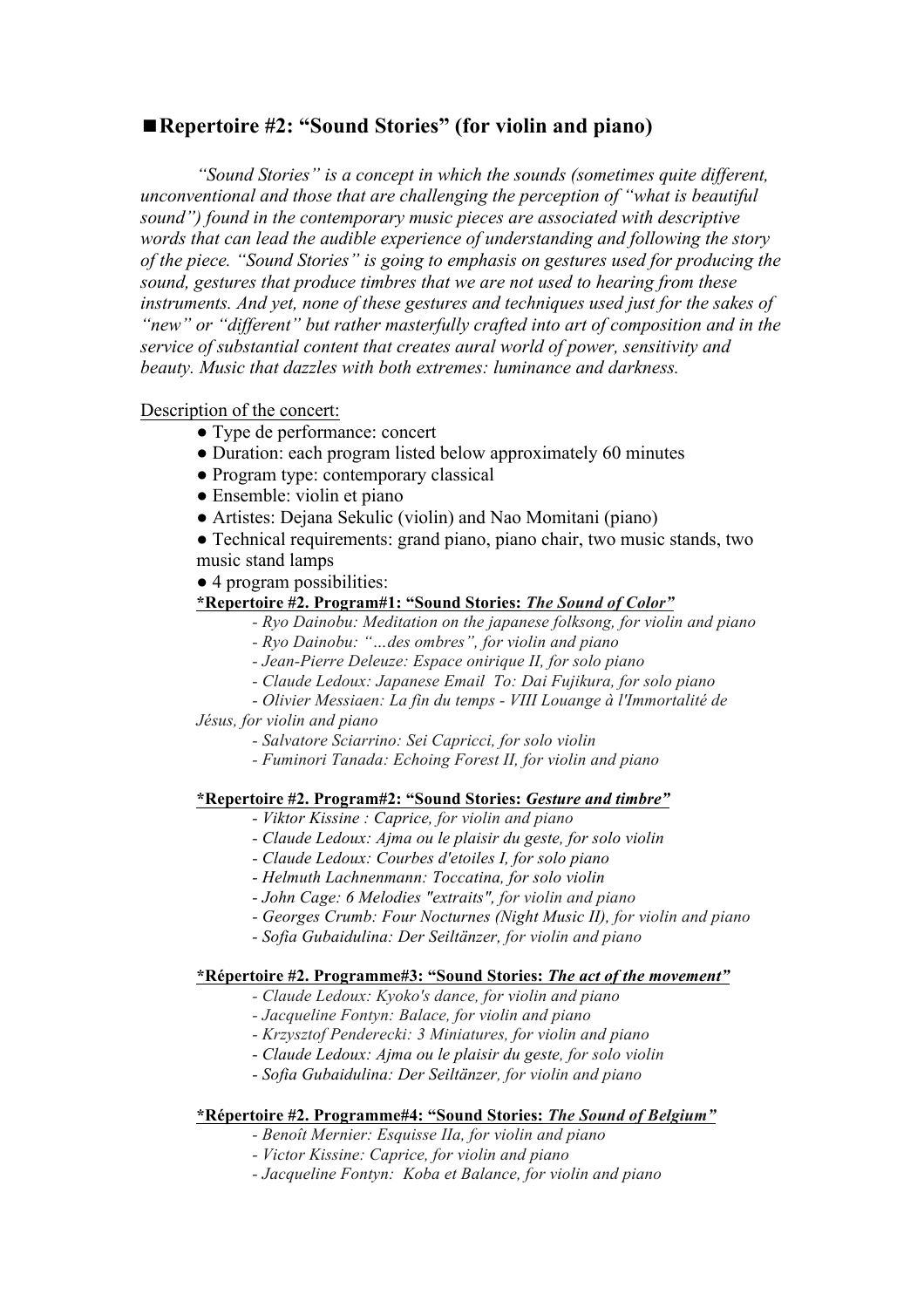- *- Claude Ledoux: Ajma, for solo violin*
- *- Jean-Pierre Deleuze: Espace onirique 2, for solo piano*
- *- K. Penderecki (membre associé de l'Académie): 3 Miniatures, for violin and*

*piano*

*- Claude Ledoux: Kyoko's dance, for violin and piano*

## ■ Repertoire#3: "microMACRO" (for solo instrument and sound **installation\*)**

*Microcosm of macrocosm becomes macrocosm of it own, when focus shifts, showing through sound the pixels of different worlds - words, sounds, senses, insects, anything living, anything for living… Shifting between one being the membrane of the sound and the sounds are what is happening within, and the sound being the membrane and one is the particle within… A performance, with (between) sound installations.*

#### Description of the performance:

- Type of the performance: performance/installation
- Program: contemporary classical music / sound art
- Concept: Dejana Sekulic (violin and sound installation)
- Technical requirements: sound installation **"**Sensonarium**"**, PA system (2 or
- 4 speakers, mixing table, XLR cable)
- Pieces on the program:
	- **- Simon Steen-Andersen: Study for string instrument #1**
	- **- George Aperghis: I.X, for solo violin**
	- **- Salvatore Sciarrino: Sei Capricci, for solo violin**
	- **- Geoffrey Frncois: Elles for solo violin**
	- **- Gilles Gobert: Piece for violin and electronics**
	- **- Helmuth Lachenmann: Toccatina, for solo violin**

### **\*this performance can also be performed as a solo concert, without the installation**

## ◼**Repertoire#4:** *"Bach and (Vs.) Ysa***ÿ***e. A timeless and endless journey. To unknown."*

Description of the concert:

- Type of the performance: concert
- Program: classical music (baroque and beginning of the  $20<sup>th</sup>$  century)
- Duration: entre 50 minutes and 1h30
- Ensemble: solo violin
- Pieces on the program: to be determined from the following list, depending on the desired performance duration:
	- **J. S. Bach** Violin Sonata No.1 in g minor BWV 1001 (1720) *Adagio – Fuga – Siciliana – Presto*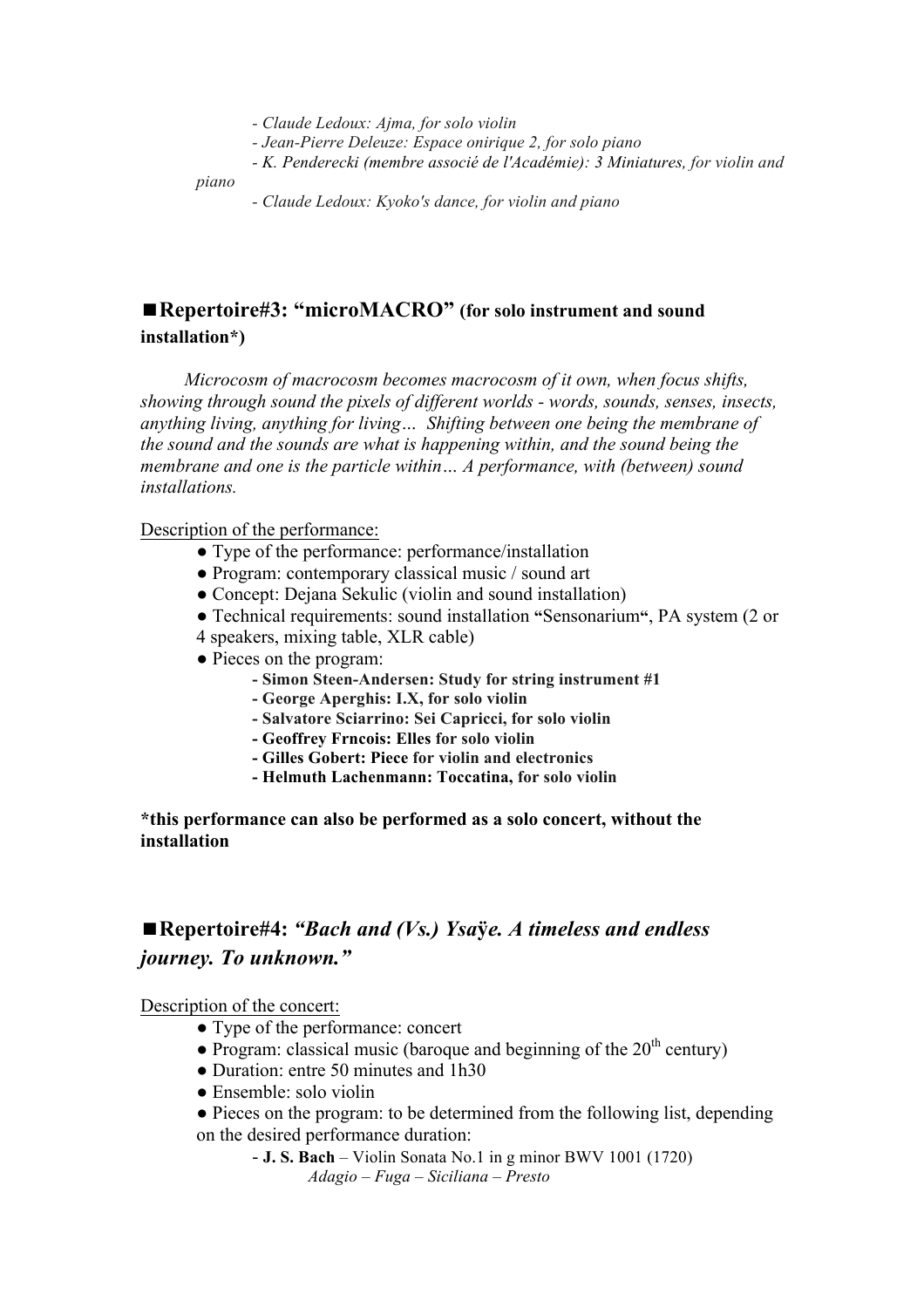

## ■ Repertoire#5: "Sound of Existence. Existence of Sound."

*Program that starts from sounds of universe, of unexplored above (Ad Infinitum), unexplored beneath (Scordatura Squid II), only to bring everything to exploring tangible, to start finding what is within (Métal-Terre-Eau), daring to feel and touch (Toccatina) and than dare to express, to take a leap through windows of memory and return to universe, as individual (Sei Capricci).*

#### Description of the concert:

- Type of the performance: concert
- Duration: approximately 50 minutes
- Program: contemporary classical music
- Ensemble: solo violin
- Technical requirements: two music stands, two music stand lamps
- Pieces on the program:
	- **- Richard Whalley: Ad Infinitum, for solo violin**
	- **- Camden Reevs: Scordatura Squid II, for solo violin**
	- **- Tôn-Thât Tiêt: Métal-Terre-Eau, for solo violin**
	- **- Helmut Lachenmann: Toccatina, for solo violin**
	- **- Salvatore Sciarrino: Sei Capricci , for solo violin**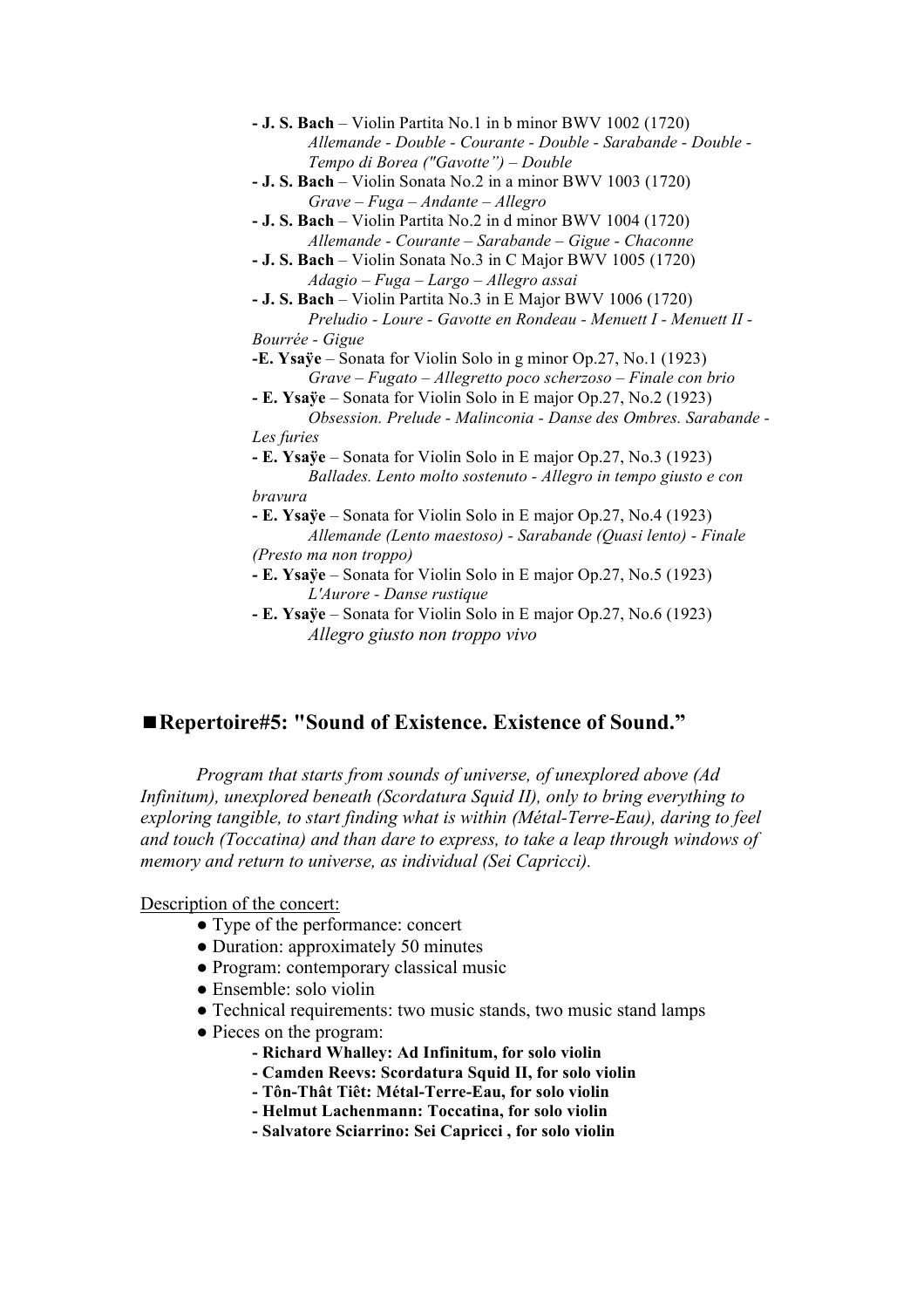## ■ Repertoire#6: Music for harp and violin

Description of the concert:

- Type of the performance: concert
- Duration: approximately 60 minutes
- Program: classical and modern classical music
- Ensemble: violin and harp
- Artistes: Dejana Sekulic (violin) et Ursula Ascic (harp)

• Technical requirements: harp/harp transport, piano chair, two music stands, two music stand lamps

- Pieces on the program:
	- **- G. Donizetti: Sonate for violin and harp**
	- **- G. Rossini: Zitti Zitti, for harp solo**
	- **- M. Tournier: Deux preludes romantiques, for violin and harp**
	- **- U. Krek: Capriccio notturno for violin and harp**
	- **- R. Whalley: Ad Infinitum, for violin solo**
	- **- C. Saint-Seans: Fanasie for harp and violin**
	- **- J. Masnet: Thais Meditation**

### ■**Repertoire#7: "19/20"**

Description of the concert:

- Type of the performance: concert
- Duration: approximately 60 minutes
- Program: classical music
- Ensemble: violin and piano

● Technical requirements: grand piano, piano chair, two music stands, two music stand lamps

- Pieces on the program:
	- **- César Franck: Violin Sonata in A Major (1886), for violin and piano**
	- **- Claude Debussy: Claire de lune (1890-1905), for violin and piano**
	- **- Claude Debussy: La fille aux cheveux de lin (1909-1910), for violin and**

**piano**

**- Eugène Ysaÿe: Poème élégiaque, Op.12 (1893), for violin and piano**

## ■ Repertoire#8: Sonatas for violin and piano

Description of the concert:

- Type of the performance: concert
- Duration: approximately 60 minutes
- Program: classical music
- Ensemble: violin and piano

• Technical requirements: grand piano, piano chair, two music stands, two

music stand lamps

- Pieces on the program:
	- **- Claude Debussy: Sonata pour violon and piano (1917)**
	- **- Maurice Ravel: Sonata nr.2 pour violon and piano (1927)**
	- **- K Penderecki: Sonata nr.2 pour violin and piano (1999)**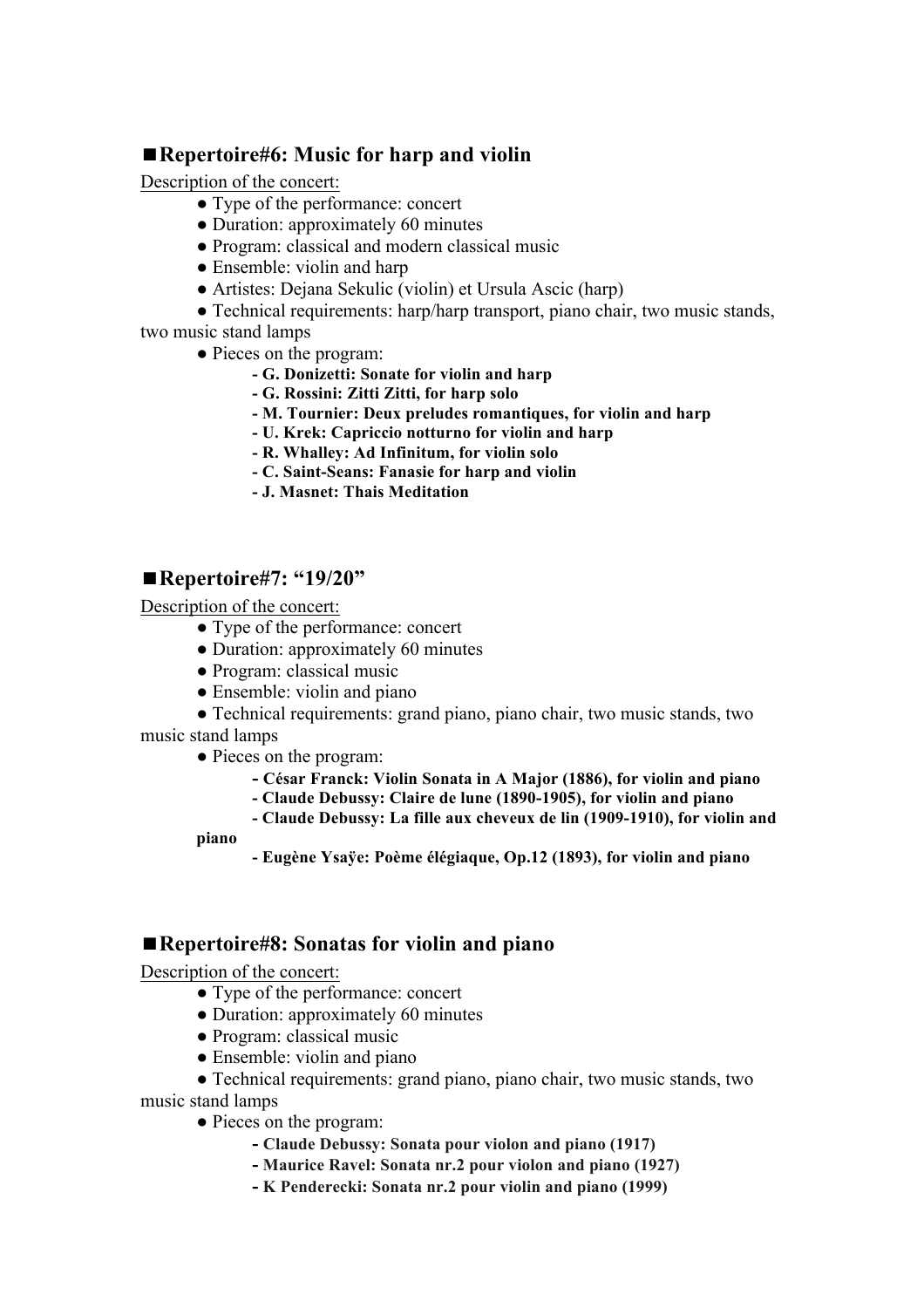# ◼**Post-WWII repertoire list:**

*(\*For more details regarding proposals for non-contemporary repertoire, and/or updated list of non-contemporary pieces for solo and different chamber music formations, please write to: contact@dejanasekulic.com)*

¬Georges Aperghis: I.X. pour violon seul (2002)

¬Mark Applebaum: Rabbit Hole (2012)

¬Juan-Gonzalez Arroyo: Sonrio / Sollozo, Concertante Poem, for TanaCello and ensemble (2015)

¬Yuta Bandoh: Untitled [fantastic], for solo violin (2016)

¬Luciano Berio: Sequenza VIII, for violin (1976)

¬Luciano Berio: O King, for mezzo-soprano and 5 players (1968)

¬Pierre Boulez: Anthèmes I, for violin (1991)

¬Luc Brewaeys: Ni fleurs ni couronnes: Monument pour Jonathan Harvey, for violin and electronics (2013)

¬Gavin Bryars: Die Letzten Tage, for two violins (1992)

¬Eliot Carter: 4 Lauds, for violin (1984-2001)

¬John Cage: 6 Melodies, for violin and keyboard instrument (1950)

¬John Cage: Cheap Imitations, for violin (1977)

¬John Cage: Freeman Etudes (selection: 1, 2, 3, 6, 8, 12, 13, 18, 22), for solo violin (1977-80+1989-90)

¬Aaron Cassidy: The Crutch of Memory, for solo violin (2004)

¬Aaron Cassidy: "the green is where", for solo violin (2002)

¬Samuel Cedillo: Monologo I: Laja del tiempo, for solo violin (2007)

¬Nora Crane: By Mistake Two Rival Fiddlers, for two violins and electronics (2000/2003)

¬George Crumb: Four Nocturnes, for violin and piano (1964)

¬Ryu Dainobu: Meditation (on Japanese folk song)

¬Ryu Dainobu: des ombres… (2015)

¬Baudoin de Jaer: Sonata nr.2 "Jamais de l'Abime", for solo violin (2002)

¬James Dillon: Traumwerk, for two violins (1995)

¬Franco Donatoni: Argot, for violin (1978/1979)

¬Gilles Doneux: The Cathedral and the Bazaar, for five amplified instruments and two laptops (2013)

¬Gilles Doneux: Zapping pour ensemble amplifié et laptops (2015)

¬Aurélien Dumont: Eglog, trio pastoral (2011)

¬Jacqueline Fontyn: Balance, for violin and piano (2007)

¬Jacqueline Fontyn: KoBa, for violin and piano

¬Geoffrey Francois: Elles, for violin (2009)

¬Tomoko Fukui: singing' in the wind, for violin, cello, clarinet, saxophone, piano and live electronics (2015)

¬Philip Glass: Strung Out, for violin amplified (1969)

¬Sofia Gubaidulina: Der Seiltänze, for violin and piano (1993/95)

¬Gilles Gobert: Piece pour violon et électronique, for violin and electronics (2004)

¬Gilles Gobert: Piece pour ensemble amplifié et deux ordinateurs portables (2015)

¬Heinz Holliger: Certo! cOn soli pEr tutti (...perduti?...), "Frühlingstanz (unstet)"(2000/01)